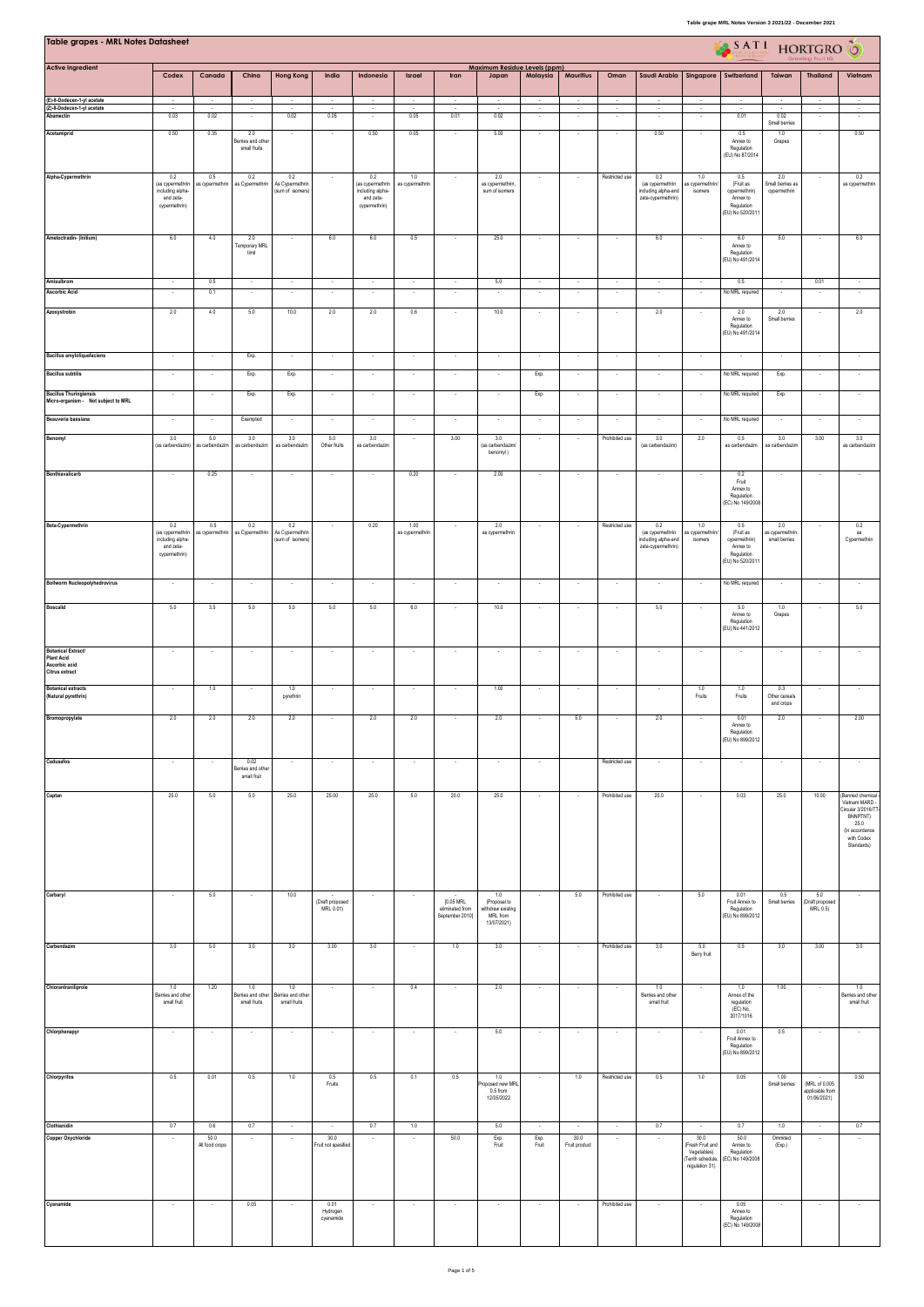| <b>Table grapes - MRL Notes Datasheet</b> |                          |                          |                                           |                                          |               |           |                          |                          |                                                   |                          |                                     |                          |                          |                                   | $\begin{picture}(180,10) \put(0,0){\line(1,0){10}} \put(10,0){\line(1,0){10}} \put(10,0){\line(1,0){10}} \put(10,0){\line(1,0){10}} \put(10,0){\line(1,0){10}} \put(10,0){\line(1,0){10}} \put(10,0){\line(1,0){10}} \put(10,0){\line(1,0){10}} \put(10,0){\line(1,0){10}} \put(10,0){\line(1,0){10}} \put(10,0){\line(1,0){10}} \put(10,0){\line($ |                                                |                          |         |
|-------------------------------------------|--------------------------|--------------------------|-------------------------------------------|------------------------------------------|---------------|-----------|--------------------------|--------------------------|---------------------------------------------------|--------------------------|-------------------------------------|--------------------------|--------------------------|-----------------------------------|-----------------------------------------------------------------------------------------------------------------------------------------------------------------------------------------------------------------------------------------------------------------------------------------------------------------------------------------------------|------------------------------------------------|--------------------------|---------|
| <b>Active Ingredient</b>                  | Codex                    | Canada                   | China                                     | <b>Hong Kong</b>                         | India         | Indonesia | Israel                   | Iran                     | Maximum Residue Levels (ppm)<br>Japan             | Malaysia                 | <b>Mauritius</b>                    | Oman                     | Saudi Arabia Singapore   |                                   | Switzerland                                                                                                                                                                                                                                                                                                                                         | Taiwan                                         | <b>Thailand</b>          | Vietnam |
| Cyantraniliprole<br>Cymoxanil             | $\sim$                   | 1.5<br>$\sim$            | 4.0<br>0.5                                | 1.0                                      | 0.01<br>0.10  | $\sim$    | $\sim$                   | $\sim$                   | 2.0<br>0.10                                       | $\sim$<br>$\sim$         | $\overline{\phantom{a}}$<br>$\cdot$ | 0.01<br>$\cdot$          | $\cdot$                  | $\sim$                            | 0.01<br>0.2                                                                                                                                                                                                                                                                                                                                         | 1.0                                            | $\cdot$                  | $\sim$  |
|                                           |                          |                          |                                           |                                          |               |           |                          |                          |                                                   |                          |                                     |                          |                          |                                   | Annex to<br>Regulation<br>(EU) No 978/2011                                                                                                                                                                                                                                                                                                          | Small berries                                  |                          |         |
| Cypermethrin                              | 0.2                      | 0.5                      | 0.2                                       | 0.2                                      |               | 0.2       | 1.0                      |                          | 2.0<br>Proposed draft<br>MRL 3.0                  | $\overline{\phantom{a}}$ | $\overline{\phantom{a}}$            | Restricted use           | 0.2                      | 1.0<br>Cypermethrin/<br>isomers   | 0.5<br>Fruit<br>Annex to<br>Regulation<br>(EU) No 520/2011                                                                                                                                                                                                                                                                                          | 2.0<br>Small berries                           | $\overline{\phantom{a}}$ | 0.20    |
| Cyprodinil                                | 3.0                      | 3.0                      | 20.0                                      | 3.0                                      | $\sim$        | 3.0       | 2.0                      | $\sim$                   | 5.0                                               | $\sim$                   | $\sim$                              | $\sim$                   | 3.0                      | $\sim$                            | 3.0<br>Annex to<br>Regulation<br>(EU) No<br>1004/2013                                                                                                                                                                                                                                                                                               | 3.00                                           | $\sim$                   | 3.00    |
| Deltamethrin                              | 0.2                      | 0.2                      | 0.2                                       | 0.2                                      |               | 0.2       | 0.2                      | 0.2                      | 0.7<br>oposed new MRL<br>$0.6$ from<br>12/05/2022 | $\cdot$                  | 0.05                                | $\cdot$                  | 0.2                      | 0.05                              | 0.2<br>Annex to<br>Regulation<br>EU) No 524/2011<br>(Amendment<br>Annex II)<br>Annex to<br>Regulation<br>(EU) No 441/2012<br>(Amendment<br>Annex IIIB)                                                                                                                                                                                              | 0.2<br>Small berries                           | $\cdot$                  | 0.20    |
| Dichlorvos                                | $\sim$                   |                          | 0.2<br>Berries and other<br>small fruits  | 0.2<br>Berries and other<br>small fruits | 0.1<br>Fruits | $\sim$    | $\sim$                   |                          | 0.1                                               | $\sim$                   | $\overline{\phantom{a}}$            | Prohibited use           |                          | $rac{0.1}{F \text{ruit}}$         | 0.01<br>Fruit Annex to<br>Regulation<br>(EC) No 149/2008<br>(Amendment<br>Annex II)<br>Annex to<br>Regulation<br>(EC) No 839/2008<br>(Amendment<br>Annex IIIB)                                                                                                                                                                                      |                                                | $\sim$                   |         |
| Difenoconazole                            | 3.0                      | 4.0                      | 0.5                                       | 4.0                                      | 3.0           | 0.10      | 0.50                     |                          | 4.0                                               | $\overline{\phantom{a}}$ | $\overline{\phantom{a}}$            | $\cdot$                  | 0.1                      |                                   | 3.0<br>Annex to<br>Regulation<br>(EU) No 834/2013                                                                                                                                                                                                                                                                                                   | 1.0<br>Small berries                           |                          | 3.00    |
| Dimethomorph                              | 3.0                      | 3.0                      | 5.0                                       | 2.0                                      | 2.00          | 2.00      | 0.50                     |                          | 10.0                                              | ×                        | $\overline{\phantom{a}}$            |                          | 2.0                      |                                   | 3.0<br>Annex to<br>Regulation<br>(EU) No 51/2014                                                                                                                                                                                                                                                                                                    | 3.00                                           |                          | 3.0     |
| Dithianon                                 | 2.0                      | 8.0                      | 2.0                                       | 3.0                                      |               | 3.0       | 2.0                      | $\overline{\phantom{a}}$ | 2.0                                               | $\overline{\phantom{a}}$ | $\cdot$                             | $\cdot$                  | 3.0                      | $\overline{\phantom{a}}$          | 0.01                                                                                                                                                                                                                                                                                                                                                | 0.20                                           |                          | 2.00    |
| <b>Emamectin benzoate</b>                 | 0.03                     |                          | 0.03                                      |                                          |               | 0.03      | 0.30                     |                          | 0.1                                               | $\overline{\phantom{a}}$ | $\overline{\phantom{a}}$            | ×                        | 0.03                     |                                   | 0.05<br>Berries and other<br>small fruit, Annex<br>to Regulation (EU)<br>No 293/2013                                                                                                                                                                                                                                                                | 0.03                                           | 0.005                    | 0.03    |
| Esfenvalerate                             | $\overline{\phantom{a}}$ |                          | 0.2<br>Berries and other<br>small fruits  | 0.2<br>Berries and other<br>small fruits |               | $\sim$    | 0.50                     | 2.00<br>Fenvalerate      | 5.0<br>Fenvalerate                                | $\overline{\phantom{a}}$ | $\overline{\phantom{a}}$            | $\sim$                   |                          | 1.0<br>Fenvalerate<br>Berry fruit | 0.3<br>Fenvalerate,<br>Annex to<br>Regulation<br>(EU) No 491/2014                                                                                                                                                                                                                                                                                   | 1.0<br>Small berries, as<br>Fenvalerate        | $\overline{\phantom{a}}$ |         |
| Ethephon                                  | 0.8                      | 2.0                      | $1.0\,$                                   | 1.0                                      |               | 1.0       | 2.0                      | $\sim$                   | 1.0                                               | $\sim$                   | $\sim$                              | $\sim$                   | 1.0                      | $\sim$                            | 0.50                                                                                                                                                                                                                                                                                                                                                | 2.00<br>Small berries                          | 1.00                     | 1.0     |
| False codling moth granulovirus           |                          |                          |                                           |                                          |               |           |                          |                          |                                                   |                          | ÷                                   |                          |                          |                                   | ÷.                                                                                                                                                                                                                                                                                                                                                  |                                                |                          |         |
| Famoxadone                                | 2.0                      | $\overline{\phantom{a}}$ | 5.00                                      | $2.0\,$                                  | $2.0\,$       | $2.00\,$  | $\overline{\phantom{a}}$ | $\cdot$                  | $2.0\,$                                           | $\overline{\phantom{a}}$ | $\overline{\phantom{a}}$            | $\sim$                   | $2.0\,$                  | $\sim$                            | 2.0                                                                                                                                                                                                                                                                                                                                                 | 2.0<br>Grapes                                  |                          | $2.0\,$ |
| Fenamidone                                | 0.6                      | 1.0                      | 0.6                                       | 1.0                                      | 0.6           |           | 0.50                     |                          | 3.0                                               | $\cdot$                  | $\overline{\phantom{a}}$            | $\overline{\phantom{a}}$ |                          |                                   | 0.6<br>Annex of the<br>regulation<br>(EU) 2016/567                                                                                                                                                                                                                                                                                                  |                                                |                          | 0.60    |
| Fenamiphos                                | $\cdot$                  | $\cdot$                  | 0.02<br>serries and other<br>small fruit  | $\cdot$                                  | $\cdot$       | $\cdot$   | 0.02                     | $\overline{\phantom{a}}$ | 0.06                                              | τ                        | $\overline{\phantom{a}}$            | Restricted use           | $\overline{\phantom{a}}$ | 0.05                              | $\overline{\phantom{a}}$                                                                                                                                                                                                                                                                                                                            | 0.1<br>Small berries                           | $\cdot$                  | $\cdot$ |
| Fenazaquin                                | $\sim$                   | $\epsilon$               | $\sim$                                    | $\cdot$                                  | $\sim$        | $\cdot$   | $\bullet$                | $\cdot$                  | $\cdot$                                           | $\sim$                   | $\cdot$                             | $\sim$                   | $\overline{\phantom{a}}$ | $\sim$                            | 0.2<br>Annex to<br>Regulation<br>(EU) No 893/2010                                                                                                                                                                                                                                                                                                   | 0.10                                           | $\sim$                   | $\sim$  |
| Fenhexamid                                | 15.0                     | 4.0                      | 15.0                                      | 15.0                                     | $\sim$        | 15.0      | 4.0                      | $\cdot$                  | 20.0                                              | $\sim$                   | $\sim$                              | $\sim$                   | 15.0                     | $\sim$                            | 5.00<br>Fruit, Annex to<br>Regulation<br>(EU) No 834/2013<br>(Amendment<br>Annex II)<br>Annex to<br>Regulation<br>(EU) No 508/2011<br>(Amendment<br>Annex IIIB)                                                                                                                                                                                     | 4.00                                           | $\sim$                   | 15.0    |
| Fenpyroximate                             | 0.1                      | 1.0                      | 0.1                                       | 0.1                                      |               | 0.1       | 0.05                     | 0.1                      | 1.0                                               | $\sim$                   | $\sim$                              | $\sim$                   | 0.1                      |                                   | 0.2                                                                                                                                                                                                                                                                                                                                                 | 0.5<br>Small berries                           |                          | 0.10    |
| Fipronil                                  | $\sim$                   |                          | 0.02<br>Berries and other<br>small fruits | $\sim$                                   | 0.01          | $\sim$    | $\overline{\phantom{a}}$ | $\overline{\phantom{a}}$ |                                                   | $\cdot$                  | $\overline{\phantom{a}}$            | Restricted use           | $\overline{\phantom{a}}$ | 0.05<br>Other<br>commodities      | 0.005<br>Annex of the<br>regulation<br>(EU) No<br>1127/2014                                                                                                                                                                                                                                                                                         | 0.001<br>Others<br>(vegetables and<br>fruits)* |                          | $\cdot$ |
| Fludioxonil                               | 2.0                      | 2.0                      | 2.0                                       | 2.0                                      | $\sim$        | 2.0       | 1.0                      | $\sim$                   | 5.0                                               | $\sim$                   | $\sim$                              | $\sim$                   | 2.0                      | $\sim$                            | 5.0<br>Annex to<br>Regulation<br>(EU) No 79/2014                                                                                                                                                                                                                                                                                                    | 2.00                                           | $\sim$                   | 2.0     |
| Fluopicolide                              | 2.0                      | 1.40                     | 2.0                                       | 2.0                                      | 2.0           | 2.0       | $\sim$                   | $\overline{\phantom{a}}$ | 2.0                                               | $\epsilon$               | $\cdot$                             | $\cdot$                  | 2.0                      | $\cdot$                           | 1.0                                                                                                                                                                                                                                                                                                                                                 | 2.0                                            | $\cdot$                  | 2.0     |
| Fluopyram                                 | 2.0                      | 2.0                      | 2.00                                      | $2.0\,$                                  | $2.0\,$       | 2.00      | 0.4                      |                          | 5.0                                               | ×                        |                                     |                          | $2.0\,$                  |                                   | 1.5                                                                                                                                                                                                                                                                                                                                                 | 2.0                                            |                          | 2.00    |
| Flusilazole                               | 0.20                     | 0.50                     | 0.5                                       | 0.5                                      | 0.05          | 0.20      | $\sim$                   | $\sim$                   | 0.2                                               | $\sim$                   | $\overline{\phantom{a}}$            | $\sim$                   | 0.20                     | $\sim$                            | 0.10                                                                                                                                                                                                                                                                                                                                                | 0.5<br>Small berries                           |                          | 0.20    |
| Flutriafol                                | 0.8                      | $1.5\,$                  | $0.8\,$                                   | $\sim$                                   | $\sim$        | 0.8       | $\sim$                   | $\lambda$                | 2.0                                               | $\sim$                   | $\overline{\phantom{a}}$            | $\sim$                   | 0.8                      | $\sim$                            | 0.5                                                                                                                                                                                                                                                                                                                                                 | 0.2                                            |                          | 0.8     |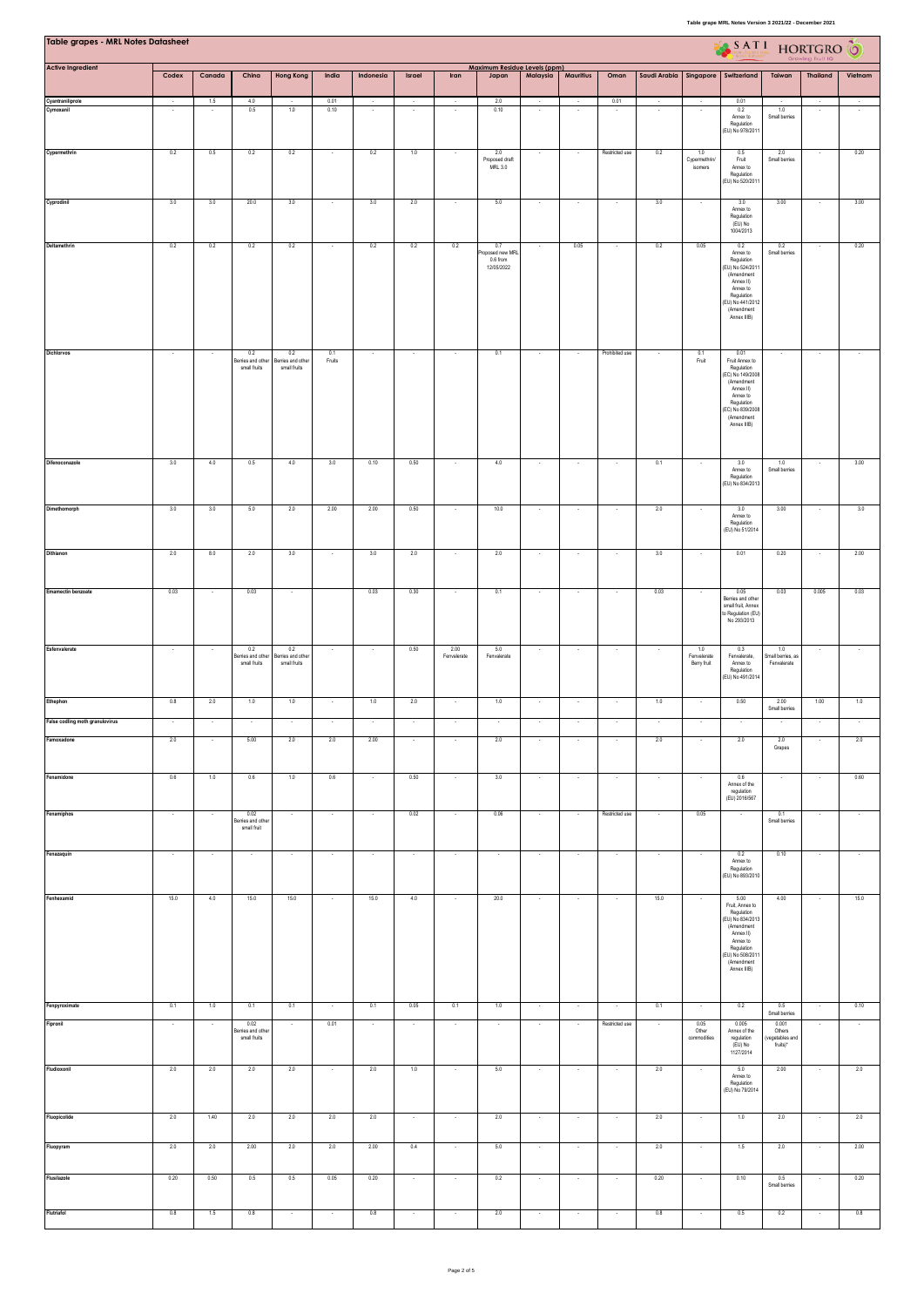| <b>Table grapes - MRL Notes Datasheet</b>                                                    |                                                           |                                   |                                                             |                                                             |                                    |                        |                                  |                          |                                             |                          |                               |                          |                                                        |                        | SATI HORTGRO                                                                                                                                           |                                               |                                    |                                                           |
|----------------------------------------------------------------------------------------------|-----------------------------------------------------------|-----------------------------------|-------------------------------------------------------------|-------------------------------------------------------------|------------------------------------|------------------------|----------------------------------|--------------------------|---------------------------------------------|--------------------------|-------------------------------|--------------------------|--------------------------------------------------------|------------------------|--------------------------------------------------------------------------------------------------------------------------------------------------------|-----------------------------------------------|------------------------------------|-----------------------------------------------------------|
| <b>Active Ingredient</b>                                                                     | Codex                                                     | Canada                            | China                                                       | <b>Hong Kong</b>                                            | India                              | Indonesia              | Israel                           | Iran                     | Maximum Residue Levels (ppm)<br>Japan       | Malaysia                 | <b>Mauritius</b>              | Oman                     | Saudi Arabia                                           | Singapore              | Switzerland                                                                                                                                            | Taiwan                                        | <b>Thailand</b>                    | Vietnam                                                   |
| Folpet                                                                                       | 10.0                                                      | 25.0                              | 10.0                                                        | 10.0                                                        |                                    | 10.0                   | 7.0                              | Suspended                | 10.0                                        | $\overline{\phantom{a}}$ |                               | Prohibited use           | 10.0                                                   | 25.0                   | 3.0                                                                                                                                                    | Prohibited use                                |                                    | 10.00                                                     |
| Forchlorfenuron                                                                              |                                                           |                                   | 0.05                                                        | 0.03                                                        | 0.01                               |                        | 0.01                             | pesticide                | 0.1                                         |                          |                               |                          |                                                        |                        | 0.05<br>Annex to<br>Regulation<br>(EC) No 149/2008                                                                                                     |                                               |                                    |                                                           |
| Formetanate                                                                                  |                                                           |                                   |                                                             |                                                             |                                    | $\cdot$                |                                  | $\cdot$                  | $\cdot$                                     | $\epsilon$               | $\cdot$                       | $\cdot$                  | $\cdot$                                                | $\cdot$                | 0.05                                                                                                                                                   | 0.40                                          |                                    |                                                           |
| Fosetyl-Al                                                                                   | 60.0                                                      | 30.0                              | 10.0<br>Temporary MRL<br>limit                              | 10.0                                                        | 10.0                               | $\sim$                 | 5.0                              | $\overline{\phantom{a}}$ | 70.0                                        | $\sim$                   | $\overline{\phantom{a}}$      | $\sim$                   |                                                        |                        | 100.0<br>Annex of the<br>regulation<br>(EU) 2016/1003                                                                                                  | 20.0<br>small berries                         |                                    |                                                           |
| Furfural<br>Gamma-Cyhalothrin                                                                | 0.2<br>(cyhalothrin,<br>lerries and other<br>small fruit) | 0.2<br>(as Lamda-<br>cyhalothrin) | 0.2<br>as Cyhalothrin,<br>berries and other<br>small fruits | 0.2<br>as Cyhalothrin,<br>berries and other<br>small fruits | 0.05<br>as lambda-<br>cyhalothrin  | $\sim$                 | 0.2<br>as lambda-<br>cyhalothrin | $\overline{\phantom{a}}$ | 1.0<br>as cyhalothrin, sun<br>of isomers    | $\cdot$<br>$\sim$        | $\cdot$<br>$\sim$             | Restricted use           | 0.2<br>(cyhalothrin, Berries<br>and other small fruit! | $\sim$                 | 0.2<br>as lambda-<br>cyhalothrin                                                                                                                       | 1.0<br>as Cyhalothrin<br>small berries        | $\sim$                             | 0.2<br>(cyhalothrin,<br>Berries and other<br>small fruit) |
| <b>Gibberellins</b>                                                                          |                                                           |                                   |                                                             |                                                             |                                    |                        |                                  |                          | 0.10                                        |                          |                               |                          |                                                        |                        | No MRL required                                                                                                                                        | 5.00<br>Small berries                         |                                    |                                                           |
| Hexaconazole                                                                                 |                                                           |                                   | 0.1                                                         |                                                             | 0.1                                |                        |                                  |                          | 0.2<br>Other fruits                         |                          |                               |                          |                                                        |                        | 0.01<br>Annex to<br>Regulation (EU)<br>No 899/2012                                                                                                     | 1.0<br>Small berries                          |                                    |                                                           |
| Imidacloprid                                                                                 | 1.0                                                       | 1.5                               | 1.0                                                         | 1.0                                                         | 1.0                                | 1.0                    | 0.1                              | 1.0                      | 3.0                                         | $\cdot$                  | $\cdot$                       | Restricted use           | 1.0                                                    | $\sim$                 | 0.8                                                                                                                                                    | 1.0<br>Small berries                          | $\cdot$                            | 1.00                                                      |
| Indoxacarb                                                                                   | 2.0                                                       | $\sim$                            | 2.0                                                         | 2.0                                                         | $\sim$                             | 2.0                    | 1.0                              | 2.0                      | 2.0                                         | $\sim$                   | $\sim$                        | $\sim$                   | 2.0                                                    | $\sim$                 | 2.00                                                                                                                                                   | 0.01<br>Others<br>(vegetables and<br>fruits)* | $\sim$                             | 2.0                                                       |
| Iprodione                                                                                    | 10.0                                                      | 10.0                              | 10.0                                                        | 20.0                                                        | 10.0                               | 10.0                   | 10.0                             |                          | 25.0                                        | $\overline{\phantom{a}}$ | 20.0                          |                          | 10.0                                                   | 10.0                   | 10.0<br>Fruit Annex to<br>Regulation<br>EC) No 149/2008                                                                                                | 5.0<br>Small berries                          |                                    | 10.0                                                      |
| Iprovalicarb                                                                                 | $\cdot$                                                   | 2.00                              | $\overline{\phantom{a}}$                                    | $\overline{\phantom{a}}$                                    | $\overline{\phantom{a}}$           | $\cdot$                | 0.05                             |                          | 2.0                                         | $\overline{\phantom{a}}$ |                               | $\overline{\phantom{a}}$ |                                                        |                        | 2.0<br>Annex to<br>Regulation (EU)<br>No 777/2013                                                                                                      | 2.00                                          |                                    |                                                           |
| Kresoxim-Methyl                                                                              | 1.50                                                      | 1.00                              | 1.0                                                         | 1.0                                                         |                                    | 1.00                   | 0.50                             | 2.0                      | 15.0                                        | $\sim$                   |                               | $\sim$                   | 1.0                                                    |                        | 1.00<br>Annex to<br>Regulation<br>EU) No 251/2013<br>(Amendment<br>Annex II)<br>Annex to<br>Regulation<br>EU) No 364/2014<br>(Amendment<br>Annex IIIB) | 5.0<br>Small berries                          | $\sim$                             | 1.0                                                       |
| Lambda-Cyhalothrin                                                                           | 0.2<br>(cyhalothrin,<br>lerries and other<br>small fruit) | 0.2                               | 0.2<br>as cyhalothrin,<br>perries and other<br>small fruits | 0.2<br>as cyhalothrin,<br>erries and other<br>small fruits  | 0.05                               | $\sim$                 | 0.20                             | $\cdot$                  | 1.00<br>(as cyhalothrin,<br>sum of isomers) | $\cdot$                  | $\overline{\phantom{a}}$      | Restricted use           | 0.2<br>(cyhalothrin, Berries<br>and other small fruit) | $\sim$                 | 0.20                                                                                                                                                   | $1.0\,$<br>as Cyhalothrin<br>small berries    | $\cdot$                            | 0.2<br>(cyhalothrin,<br>Berries and other<br>small fruit) |
| Mancozeb                                                                                     | 5.0<br>as Dithiocarbs.                                    | 7.0<br>grape dithicarb.           | 5.00                                                        | 10.0<br>as Dithiocarbs.                                     | 5.00                               | 5.0<br>as Dithiocarbs. | 5.0<br>as Dithiocarb             | 5.0<br>as Dithiocarbs.   | 5.0<br>as Dithiocarbs.                      | $\sim$                   | 5.0                           | Prohibited use           | 5.0<br>as Dithiocarbs.                                 | 5.0<br>as Dithiocarbs. | 5.0<br>as Difhiocarb                                                                                                                                   | 5.0<br>Small berries<br>as Dithiocarbs.       | 2.0<br>as Dithiocarb               | 5.00<br>as Dthiocarb.                                     |
| Mandipropamid                                                                                | 2.0                                                       | 1.40                              | 2.00                                                        | 2.0                                                         | 2.0                                | 2.00                   | $\sim$                           | $\overline{\phantom{a}}$ | 3.00                                        | $\sim$                   | $\cdot$                       | $\sim$                   | 2.0                                                    | $\sim$                 | 2.0<br>Fruit<br>Annex of the<br>regulation<br>EU) No 2015/845)                                                                                         | 1.00                                          | $\sim$                             | 2.00                                                      |
| Maneb                                                                                        | 5.0<br>as Dithiocarb.                                     | 7.00<br>grape dithicarb.          | $\sim$                                                      | 10.0<br>as Dithiocarb                                       | 3.0<br>Other fruits<br>Dithiocarb. | 5.0<br>as Dithiocarb.  | 5.00<br>as Dithiocarb            | 5.00<br>as Difhiocarb    | 5.00<br>as Dithiocarb.                      | $\cdot$                  | $\cdot$                       | $\cdot$                  | 5.0<br>as Dithiocarbs.                                 | 5.00<br>as Dithiocarb. | 5.00<br>as Difhiocarb.                                                                                                                                 | 5.0<br>Small berries<br>as Dithiocarbs.       | 2.00<br>as Dithiocarb              | 5.00<br>as Dithiocarbs.                                   |
| Meptyldinocap                                                                                | 0.2                                                       | 0.2                               | 0.2                                                         | 0.2                                                         |                                    | 0.2                    | 0.10                             |                          |                                             | ×                        | ÷,                            |                          | 0.2                                                    |                        | 1.0<br>Annex to<br>Regulation<br>(EU) No 441/2012                                                                                                      |                                               |                                    | 0.2                                                       |
| Mercaptothion (Malathion)                                                                    | 5.0                                                       | 8.0                               | 8.0                                                         | 8.0                                                         | 4.0<br>Fruits                      | 5.00                   | $\cdot$                          | 5.00                     | 8.0                                         | $\cdot$                  | $\cdot$                       | $\sim$                   | 5.0                                                    | 8.0                    | 0.02<br>Annex to<br>Regulation<br>(EU) No 270/2012                                                                                                     | 5.0                                           | $\overline{\phantom{a}}$           | 5.00                                                      |
| Metalaxyl-M<br>Metarhizium anisopliae ICIPE 69                                               | 1.0<br>$\sim$                                             | 2.0                               | $1.0$                                                       | 1.0                                                         | 1.0<br>$\overline{\phantom{a}}$    | 1.0                    | 1.0<br>(as metalaxyl)<br>$\sim$  |                          | 1.0<br>$\sim$                               | $\cdot$                  | ٠<br>$\overline{\phantom{a}}$ | $\overline{\phantom{a}}$ | 1.0                                                    | $1.0$                  | 2.0<br>Annex to<br>Regulation<br>(EU) No 36/2014                                                                                                       | 2.00                                          | 1.00                               | 1.00<br>as metalaxyl                                      |
| Methidathion                                                                                 | 1.0                                                       | 0.2                               | 0.05<br>as cyhalothrin,<br>erries and othe<br>small fruits  | 0.2                                                         |                                    | 1.0                    |                                  | Banned pesticide         | 1.0                                         | $\sim$<br>×              |                               | Prohibited use           | 1.0                                                    | 0.2                    | 0.02<br>Fruit Annex to<br>Regulation<br>(EU) No 310/2011                                                                                               | 0.1<br>Small berries                          | 0.2<br>(Draft proposed<br>MRL 0.1) | 1.00                                                      |
| Methyl eugenol<br>Metrafenone                                                                | $\sim$<br>$5.0\,$                                         | $\overline{\phantom{a}}$<br>4.5   | $\sim$<br>$5.0\,$                                           | $\sim$<br>4.5                                               | $\sim$<br>$5.0\,$                  | $\sim$                 | $\sim$<br>$5.0\,$                | $\sim$                   | $\sim$<br>5.0                               | $\sim$                   | $\sim$                        | $\sim$                   |                                                        |                        | 7.0<br>Annex to<br>Regulation<br>(EU) No 500/2013                                                                                                      | 2.0                                           |                                    | $\sim$<br>5.00                                            |
| Mevinphos                                                                                    | $\sim$                                                    | $\sim$                            | $\sim$                                                      | 0.5                                                         | $\sim$                             | $\sim$                 | $\sim$                           | $\sim$                   | $\overline{\phantom{a}}$                    | $\sim$                   | 0.5                           | Prohibited use           | $\sim$                                                 |                        | 0.01<br>Annex to<br>Regulation<br>(EC) No 149/2008                                                                                                     | $\sim$                                        | $\sim$                             |                                                           |
| Myrothecium verrucaria* strain AARC-0255<br>fermentation solids and solubles<br>Myclobutanil | 0.9                                                       | 1.0                               | $\overline{\phantom{a}}$<br>1.0                             | 1.0                                                         | 1.0                                | 1.0                    | 1.0                              |                          | 1.0                                         | $\cdot$                  |                               | 0.9                      |                                                        | $\sim$                 | 1.0                                                                                                                                                    | 1.0                                           |                                    | 0.9                                                       |
| Non-ionic surfactant                                                                         |                                                           |                                   |                                                             |                                                             |                                    |                        |                                  |                          | roposed new MRL<br>0.9 from<br>12/05/2022   |                          |                               |                          |                                                        |                        |                                                                                                                                                        |                                               |                                    |                                                           |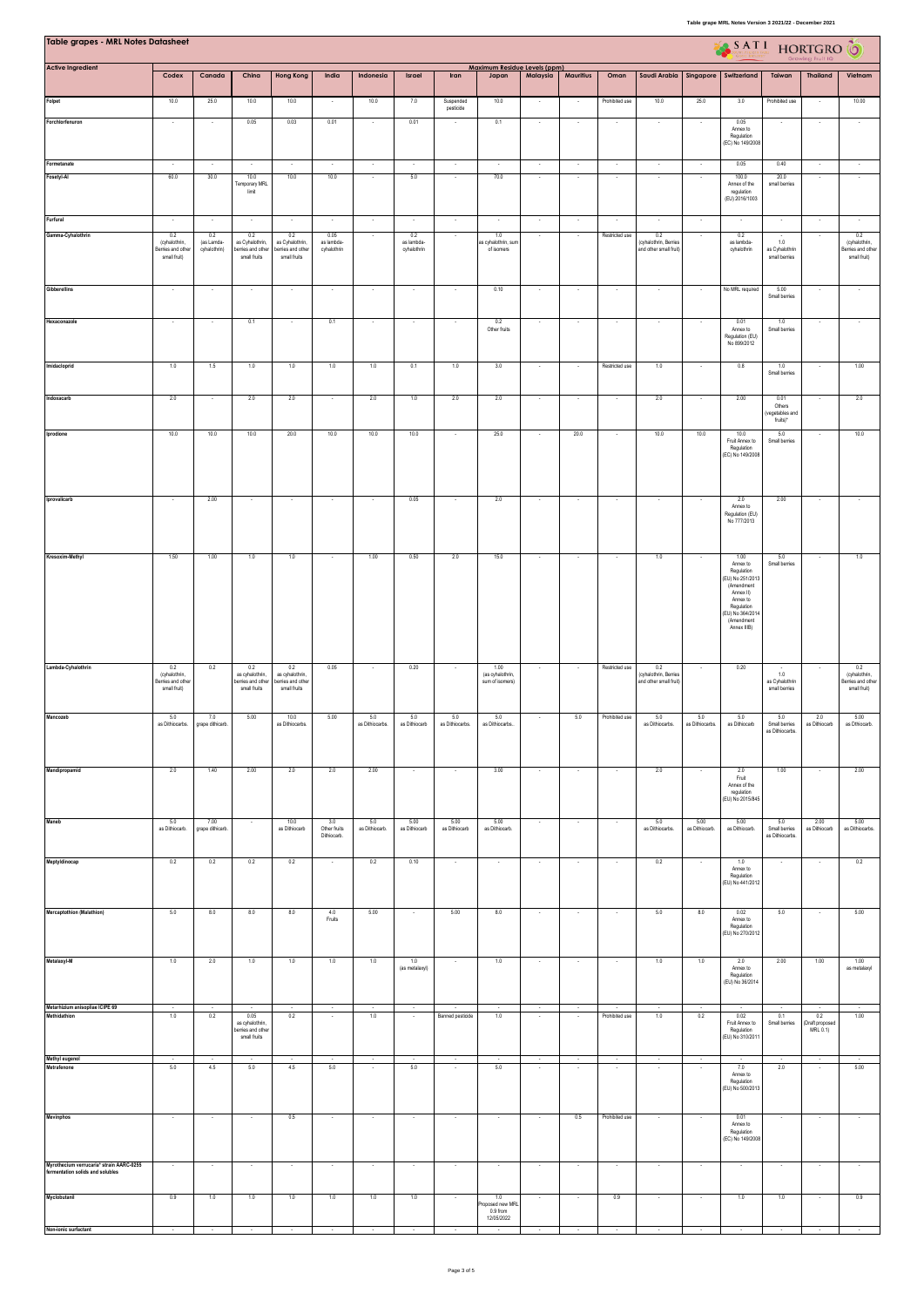| Table grapes - MRL Notes Datasheet                                          |                                         |                         |                                          |                                                 |                                       |                          |                                              |                          |                                       |                          |                           |                   |                                          |                              | SATI HORTGRO                                                                                                                                            |                                               |                       |                        |
|-----------------------------------------------------------------------------|-----------------------------------------|-------------------------|------------------------------------------|-------------------------------------------------|---------------------------------------|--------------------------|----------------------------------------------|--------------------------|---------------------------------------|--------------------------|---------------------------|-------------------|------------------------------------------|------------------------------|---------------------------------------------------------------------------------------------------------------------------------------------------------|-----------------------------------------------|-----------------------|------------------------|
| <b>Active Ingredient</b>                                                    | Codex                                   | Canada                  | China                                    | <b>Hong Kong</b>                                | India                                 | Indonesia                | Israel                                       | Iran                     | Maximum Residue Levels (ppm)<br>Japan | Malaysia                 | <b>Mauritius</b>          | Oman              | Saudi Arabia Singapore                   |                              | Switzerland                                                                                                                                             | Taiwan                                        | <b>Thailand</b>       | Vietnam                |
| Orange Oil                                                                  |                                         |                         |                                          |                                                 |                                       |                          |                                              |                          |                                       |                          |                           |                   |                                          |                              | No MRL required                                                                                                                                         |                                               |                       |                        |
| Oxamyl                                                                      | $\sim$                                  |                         | $\overline{\phantom{a}}$                 |                                                 |                                       | $\overline{\phantom{a}}$ |                                              |                          |                                       | $\sim$                   |                           | Restricted use    |                                          |                              | 0.01<br>Annex of the<br>regulation<br>(EU) No 61/2014                                                                                                   | 0.01<br>Others<br>(vegetables and<br>fruits)  |                       |                        |
| Penconazole                                                                 | 0.4                                     |                         | 0.2                                      | 0.2                                             | 0.40                                  | 0.2                      | 0.2                                          | 0.2                      | 0.2                                   |                          |                           |                   | 0.2                                      |                              | 0.2<br>Annex to<br>Regulation<br>(EC) No 149/2008                                                                                                       | 0.5<br>Small berries                          |                       | 0.2                    |
| <b>Phosphorous Acid</b>                                                     | 60.0<br>As Fosetyl-al                   | 30.0<br>as fosetyl-al   | 10.0<br>as fosetyl-al<br>(temporary MRL) | 10.0<br>as fosetyl-al                           | 10.0<br>as fosetyl-al                 | $\sim$                   | 5.0<br>as fosetyl-al                         |                          | 70.0<br>as fosetyl-al                 | $\cdot$                  | $\cdot$                   | $\sim$            | $\sim$                                   | Food additive                | 50.0<br>Annex to<br>Regulation<br>(EU) No 459/2010                                                                                                      | 20.0<br>Small berries as<br>Fosetyl-Al        |                       |                        |
| Potassium bicarbonate                                                       | $\sim$                                  |                         | $\cdot$                                  | $\overline{\phantom{a}}$                        |                                       | $\cdot$                  |                                              |                          |                                       | $\cdot$                  | ٠                         | $\cdot$           |                                          |                              | No MRL required                                                                                                                                         | <b>MRL</b> Omitted<br>(Exp.)                  |                       |                        |
| Potassium phosphite                                                         | 60.0<br>As Fosetyl-al                   | 30.0<br>as fosetyl-al   | 10.0<br>as fosetyl-al<br>(temporary MRL) | 10.0<br>as fosetyl-al                           |                                       | $\cdot$                  | 5.0<br>as fosetyl-al                         |                          | 70.0<br>as fosetyl-al                 | $\overline{\phantom{a}}$ | $\overline{\phantom{a}}$  |                   |                                          | Food additive                | 50.0<br>Annex to<br>Regulation<br>(EU) No 459/2010                                                                                                      | 20.0<br>Small berries as<br>Fosetyl-Al        |                       |                        |
| Procymidone                                                                 | $\sim$                                  | 5.0                     | 5.0                                      | 5.0                                             |                                       | $\cdot$                  |                                              |                          |                                       | $\cdot$                  |                           |                   |                                          |                              | 0.01<br>Annex to<br>Regulation<br>(EU) No 899/2012                                                                                                      | 5.0<br>Small berries                          |                       |                        |
| Profenofos                                                                  | $\sim$                                  |                         | $\overline{\phantom{a}}$                 | 0.05                                            |                                       | $\cdot$                  |                                              |                          |                                       | $\cdot$                  |                           | Prohibited use    |                                          |                              | 0.01<br>Annex to<br>Regulation<br>(EU) No 834/2013<br>(Amendment<br>Annex II)<br>Annex to<br>Regulation<br>EU) No 899/2012<br>(Amendment<br>Annex IIIB) | 0.01<br>Others<br>(vegetables and<br>fruits)* | 0.05                  |                        |
| Proquinazid                                                                 | $\sim$                                  | 0.50                    | $\sim$                                   | $\sim$                                          |                                       | $\sim$                   | 0.50                                         | $\overline{\phantom{a}}$ | $\sim$                                | $\cdot$                  |                           | $\sim$            |                                          |                              | 0.5<br>Annex to<br>Regulation<br>(EU) No 251/2013                                                                                                       | 0.50                                          |                       |                        |
| Prothiofos                                                                  |                                         |                         | $\cdot$                                  |                                                 |                                       |                          | $\cdot$                                      | $\cdot$                  | 1.00                                  | $\overline{\phantom{a}}$ | $\cdot$                   | $\cdot$           |                                          | 0.05<br>Other<br>commodities |                                                                                                                                                         | 0.2<br>Small berries                          |                       |                        |
| Pydiflumetofen (Adepidyn)                                                   | 1.5<br>Small fruit vine                 | 1.5                     | $\sim$                                   | $\sim$                                          | $\sim$                                | $\sim$                   | $\cdot$                                      | $\cdot$                  | 2.00                                  | $\sim$                   | $\cdot$                   | $\sim$            | $\overline{\phantom{a}}$                 | $\sim$                       | $\sim$                                                                                                                                                  |                                               | $\sim$                |                        |
| Pyraclostrobin                                                              | dimbing<br>2.0                          | 2.0                     | $2.0\,$                                  | 2.0                                             | 2.0                                   | 2.0                      | 2.0                                          | $\cdot$                  | 2.0                                   | $\overline{\phantom{a}}$ | $\cdot$                   | $\cdot$           | 2.0                                      | $\cdot$                      | 2.0                                                                                                                                                     | 2.0<br>Grapes                                 |                       | 2.00                   |
| Pyriproxyfen                                                                | $\sim$                                  | 3.0                     | $\sim$                                   | 2.5                                             | $\sim$                                | $\sim$                   | $\sim$                                       | $\cdot$                  | 0.50                                  | $\sim$                   | $\overline{\phantom{a}}$  | $\sim$            | $\cdot$                                  | $\sim$                       | 0.05                                                                                                                                                    | 0.5<br>Other small fruit                      | 0.01                  | $\sim$                 |
| Pyrimethanil                                                                | 4.0                                     | 5.0                     | 4.0                                      | 4.0                                             |                                       | 4.0                      | 2.0                                          | $\overline{\phantom{a}}$ | 10.0                                  | $\cdot$                  | $\cdot$                   | $\sim$            | 4.0                                      |                              | 5.0<br>Fruit, Annex to<br>Regulation<br>(EU) No 87/2014                                                                                                 | 4.00                                          |                       | 4.00                   |
| Quinoxyfen                                                                  | 2.0                                     | 2.0                     | $2.0\,$                                  | 2.0                                             |                                       | $2.0\,$                  | 0.50                                         | $\sim$                   | 2.0                                   | $\epsilon$               | $\cdot$                   | $\cdot$           | 2.0                                      |                              | 1.0<br>Annex to<br>Regulation<br>(EU) No 36/2014                                                                                                        | 2.0                                           | $\sim$                | 2.00                   |
| Salicylic Acid<br>S-Abscisic Acid                                           |                                         |                         |                                          |                                                 |                                       |                          |                                              |                          |                                       |                          |                           |                   |                                          |                              |                                                                                                                                                         |                                               |                       |                        |
| Spinetoram                                                                  | 0.3                                     | 0.5                     | 0.3                                      |                                                 |                                       | 0.3                      | 0.1                                          |                          | 0.5                                   |                          |                           |                   | 0.3                                      |                              | 0.5<br>Annex to<br>Regulation<br>(EU) No 491/2014                                                                                                       | 0.50                                          |                       | 0.30                   |
| Spinosad                                                                    | $0.5\,$                                 | 0.4                     | 0.5                                      | 0.5                                             |                                       | $0.5\,$                  | 0.2                                          | 0.5                      | 0.5                                   | $\cdot$                  | $\overline{\phantom{a}}$  | $\cdot$           | 0.5                                      |                              | 0.5<br>Annex to<br>Regulation<br>(EU) No 737/2014                                                                                                       | $0.5\,$                                       |                       | 0.50                   |
| Spirotetramat<br>Spiroxamine                                                | 2.0<br>$\sim$                           | 1.3<br>2.0              | 2.0<br>$\sim$                            | 2.0<br>2.0                                      | $\sim$<br>$\sim$                      | 2.00<br>$\sim$           | 0.50<br>0.05                                 | $\sim$<br>$\sim$         | 5.0<br>1.0                            | $\sim$<br>$\sim$         | $\sim$<br>$\sim$          | $\sim$<br>$\sim$  | 2.0<br>$\sim$                            | $\sim$<br>$\sim$             | 2.0<br>1.0                                                                                                                                              | 2.0<br>0.50                                   | $\sim$<br>$\sim$      | 2.0<br>$\sim$          |
| Sulfoxaflor<br>Sulphur                                                      | 2.0                                     | 2.0                     | 2.0                                      | $\sim$<br>50.0                                  | $\sim$                                | 2.00                     | 0.50                                         | - 1<br>$\cdot$           | 2.0<br>Exp.<br>(Fruit)                | $\sim$<br>Exp.<br>Fruit  | $\sim$<br>No MRL required | ч.                | 2.0                                      | $\sim$<br>$\cdot$            | 2.0<br>No MRL required                                                                                                                                  | 2.00<br>Ommited<br>(Exp.)                     | $\sim$                | 2.0                    |
| Tea tree plant extract<br>Tebuconazole                                      | $\sim$<br>$6.0\,$                       | Not required<br>5.0     | $\sim$<br>$2.0\,$                        | $\sim$<br>2.0                                   | $\sim$<br>$6.0\,$                     | $\sim$<br>6.00           | $\sim$<br>2.00                               | $\sim$                   | $\sim$<br>10.00                       | $\sim$                   | $\sim$<br>$0.5\,$         | $\sim$            | $\sim$<br>6.0                            | $\sim$                       | Exp.<br>$1.0\,$                                                                                                                                         | $\sim$<br>$2.0\,$<br>Grapes                   | $\sim$                | $\sim$<br>6.00         |
| Tetraconazole                                                               | $\sim$                                  | 0.20                    | $\sim$                                   | 0.5                                             | $\sim$                                | $\sim$                   | 0.50                                         | $\cdot$                  | 0.20                                  | $\sim$                   | $\sim$                    | $\sim$            | $\sim$                                   | $\sim$                       | 0.50                                                                                                                                                    | 0.5<br>Small berries                          | $\sim$                | $\cdot$                |
| Thiamethoxam                                                                | 0.5<br>erries and other<br>small fruits | 0.20                    | 0.5<br>Bernes and other<br>small fruits  | 0.5<br>Berries and other<br>small fruits        |                                       | $\cdot$                  | 0.30                                         | $\cdot$                  | 2.00                                  | $\star$                  | $\cdot$                   |                   | 0.5<br>Berries and other<br>small fruits |                              | 0.9<br>Annex to<br>Regulation<br>(EU) No 500/2013                                                                                                       | 0.30                                          |                       | $0.5\,$<br>Berries     |
| Thiram                                                                      | 5.0<br>as Dithiocarb.                   | 7.00<br>grape dithicarb | 5.0                                      | 10.0<br>as Dithiocarb                           | 3.0<br>Other fruits as<br>Difhiocarb. | 5.00<br>as Dithiocarb    | 5.00<br>as Dithiocarb                        | 5.0<br>as Dithiocarb.    | 5.0<br>as Dithiocarb.                 | $\sim$                   | $\cdot$                   | Restricted use    | 5.0<br>as Dithiocarb.                    | 5.00<br>as Dithiocarb        | 5.0<br>(as CS2)                                                                                                                                         | 5.0<br>Small berries<br>as Dithiocarbs.       | 2.00<br>as Dithiocarb | 5.00<br>as Dithiocarb. |
| Triadimenol                                                                 | 0.30                                    | $\sim$                  | 0.30                                     | 1.0<br>Sum of<br>triadimefon and<br>triadimenol | $\sim$                                | $\sim$                   | 2.0                                          | $\sim$                   | 0.50                                  | $\sim$                   | $\sim$                    | $\sim$            | $\sim$                                   | $\sim$                       | 2.00                                                                                                                                                    | 2.0<br>Small berries                          | $\sim$                | 0.3                    |
| Thrichoderma atroviride<br>Trichoderma asperellum TRC900<br>Trifloxystrobin | $\cdot$<br>$\sim$<br>3.0                | $\cdot$<br>2.0          | Exp.<br>Exp.<br>3.0                      | $\sim$<br>3.0                                   | $\sim$<br>3.0                         | $\cdot$<br>3.00          | $\overline{\phantom{a}}$<br>$\bullet$<br>1.0 | 3.00                     | $\sim$<br>$\sim$<br>5.0               | $\sim$<br>$\sim$         | $\cdot$<br>$\cdot$        | $\cdot$<br>$\sim$ | $\sim$<br>3.0                            | $\cdot$<br>$\cdot$           | $\sim$<br>$\sim$<br>3.0                                                                                                                                 | ٠<br>2.0                                      | $\sim$                | $\sim$<br>3.0          |
|                                                                             |                                         |                         |                                          |                                                 |                                       |                          |                                              |                          |                                       |                          |                           |                   |                                          |                              | Annex to<br>Regulation<br>(EU) No 737/2014<br>(Amendment<br>Annex II)<br>Annex to<br>Regulation<br>EU) No 491/2014<br>(Amendment<br>Annex IIIB)         |                                               |                       |                        |
| Valifenalate                                                                | $\sim$                                  | $\sim$                  | $\sim$                                   | $\overline{\phantom{a}}$                        | $\sim$                                | $\sim$                   | $\cdot$                                      | $\cdot$                  | $\sim$                                | $\cdot$                  | $\cdot$                   | $\sim$            | $\cdot$                                  | $\sim$                       | 0.2<br>Annex of the<br>regulation<br>(EU) No 750/2010                                                                                                   |                                               | $\sim$                | $\sim$                 |